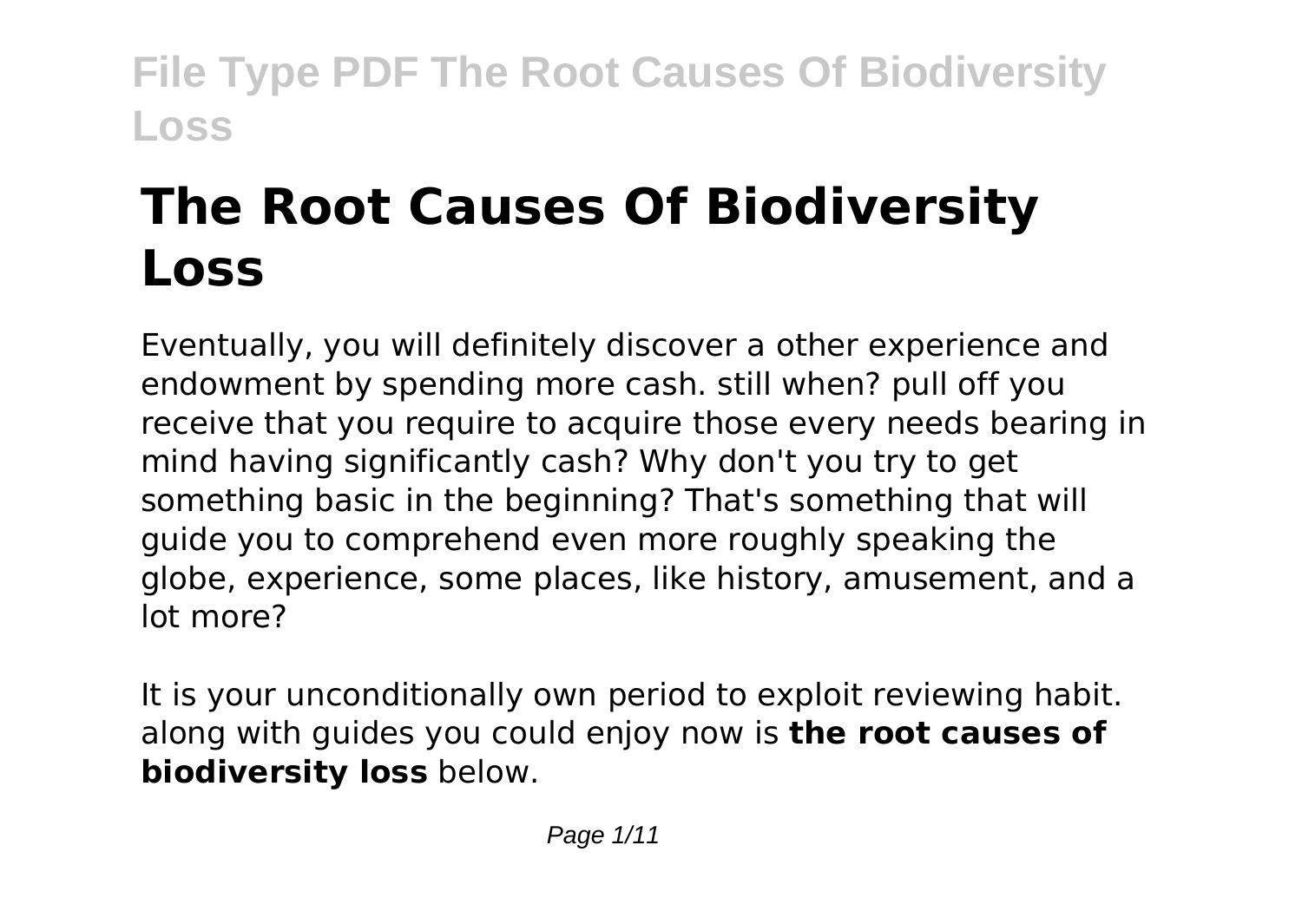4eBooks has a huge collection of computer programming ebooks. Each downloadable ebook has a short review with a description. You can find over thousand of free ebooks in every computer programming field like .Net, Actionscript, Ajax, Apache and etc.

#### **The Root Causes Of Biodiversity**

The causes go deep and the losses are driven by a complex array of social, economic, political and biological factors at different levels. Immediate causes such as over-harvesting, pollution and habitat change have been well studied, but the socioeconomic factors driving people to degrade their environment are less well understood.

#### **The Root Causes of Biodiversity Loss: Wood, Alexander ...**

The causes go deep and the losses are driven by a complex array of social, economic, political and biological factors at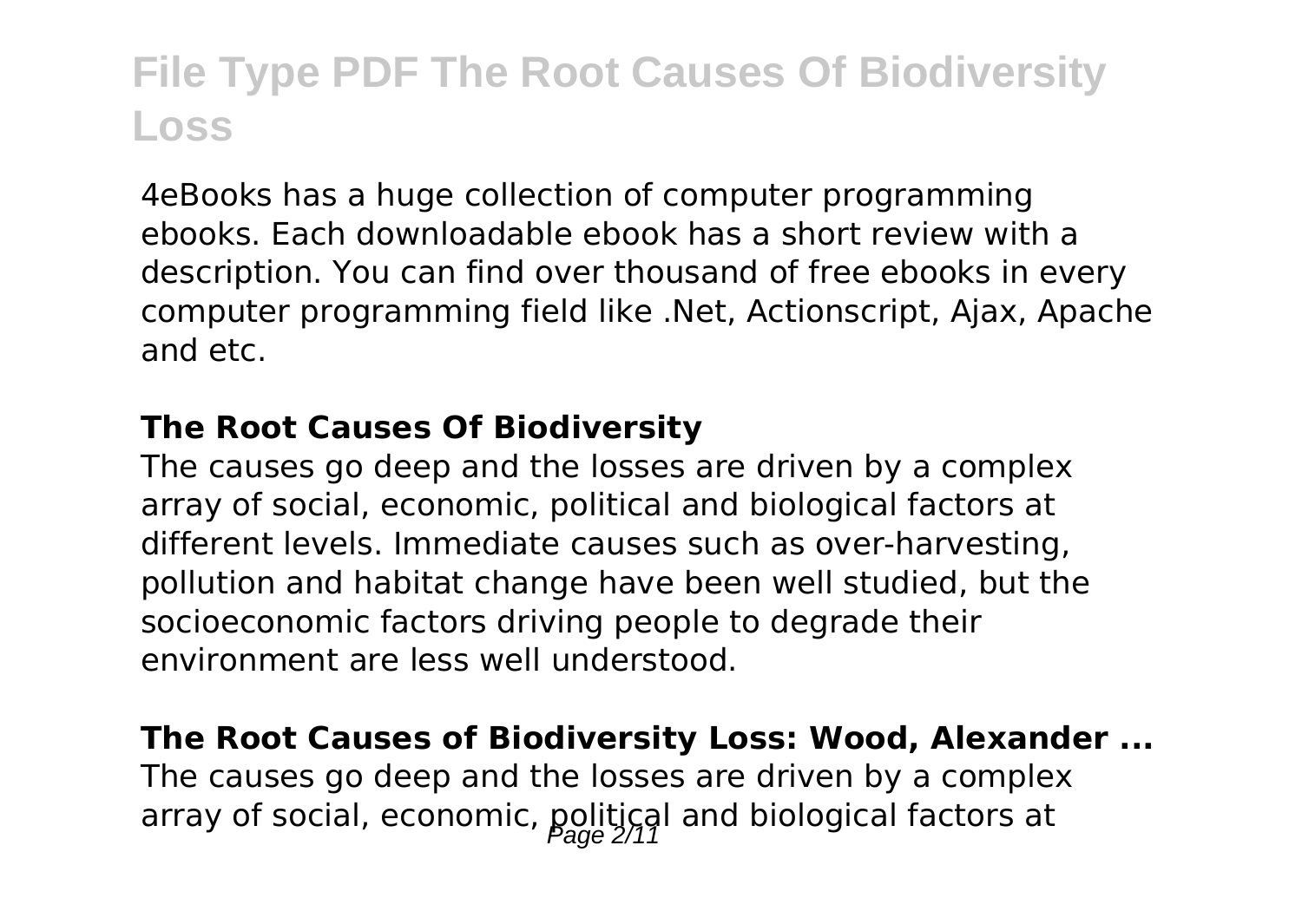different levels. Immediate causes such as over-harvesting, pollution and habitat change have been well studied, but the socioeconomic factors driving people to degrade their environment are less well understood.

### **The Root Causes of Biodiversity Loss 1, Wood, Alexander**

**...**

The world is losing species and biodiversity at an unprecedented rate. The causes go deep and the losses are driven by a complex array of social, economic, political and biological factors at different levels. Immediate causes such as over-harvesting, pollution and habitat change have been well studied, but the socioeconomic factors driving people to degrade their environment are less well understood.

### **The Root Causes of Biodiversity Loss by Alexander Wood**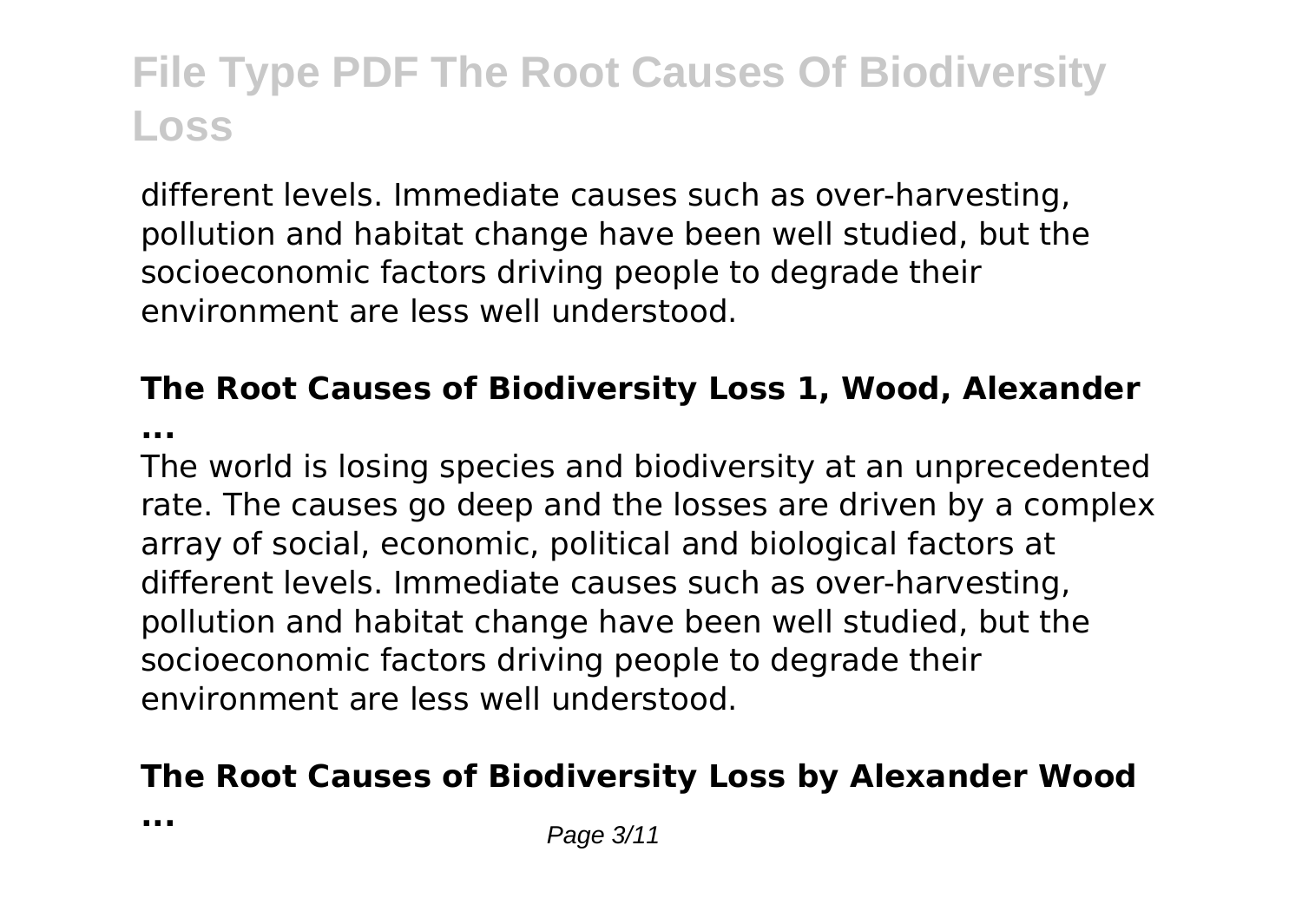The causes go deep and the losses are driven by a complex array of social, economic, political and biological factors at different levels. Immediate causes such as over-harvesting, pollution and habitat change have been well studied, but the socioeconomic factors driving people to degrade their environment are less well understood.

#### **The Root Causes of Biodiversity Loss - 1st Edition ...**

Immediate causes such as over-harvesting, pollution and habitat change have been well studied, but the socioeconomic factors driving people to degrade their environment are less well understood. The Root Causes of Biodiversity Loss examines the underlying causes. It provides analyses of a range of case studies from Brazil, Cameroon, China, Danube River Basin, India, Mexico, Pakistan, Philippines, Tanzania and Vietnam, and integrates them into a new and interdisciplinary framework for ...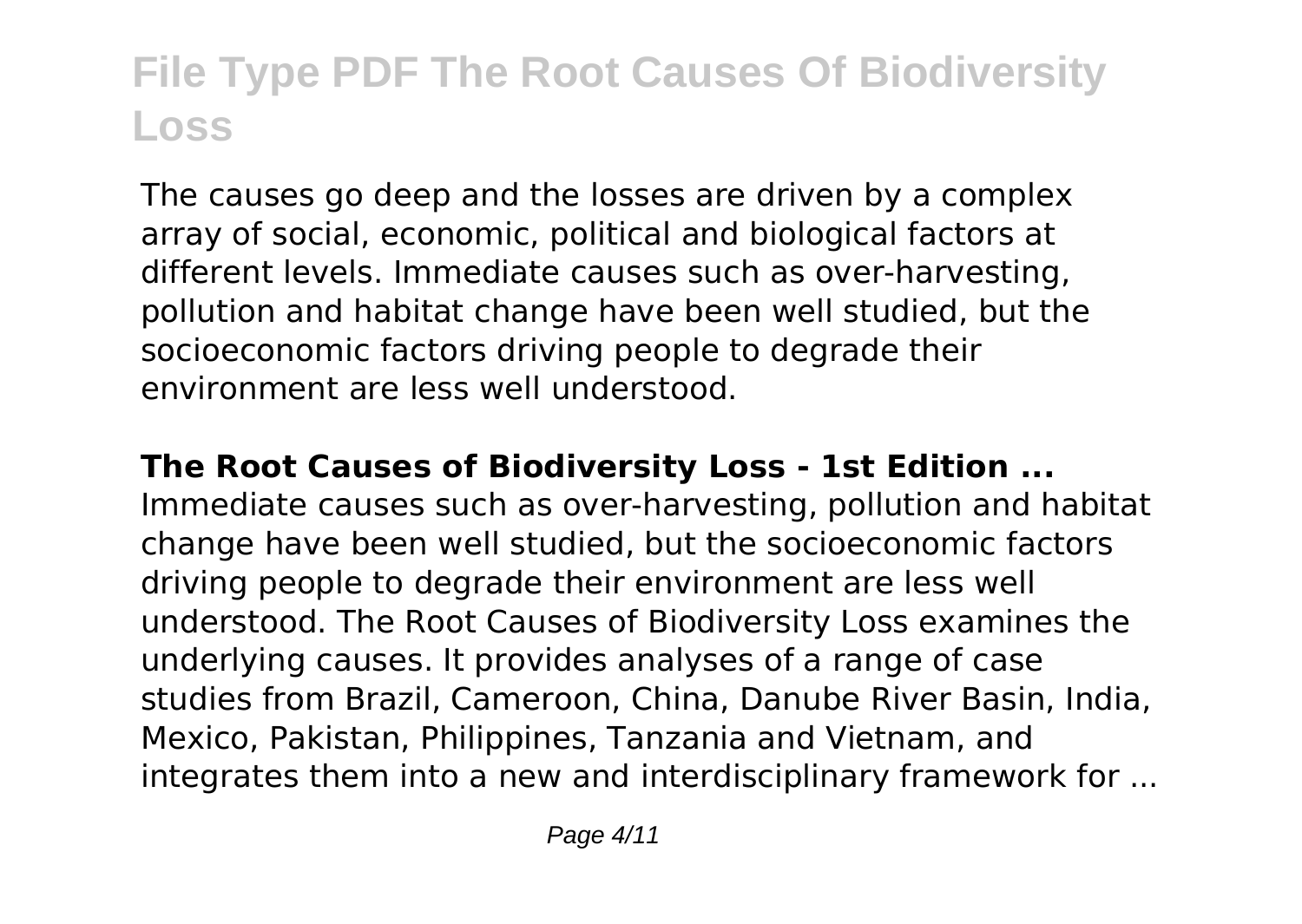#### **The Root Causes of Biodiversity Loss | NHBS Academic ...**

The world is losing species and biodiversity at an unprecedented rate. The causes go deep and the losses are driven by a complex array of social, economic, political and biological factors at...

#### **The Root Causes of Biodiversity Loss - Google Books**

Objective of the Root Cause Analysis The objective of looking at the root causes of biodiversity loss is to form a clear and complete picture of the social, economic, institutional, and political drivers that result in the loss of biodiversity.

**The Root Causes of Biodiversity Loss in the Terai Arc ...** An emerging consensus on biodiversity loss -- A framework for analysing biodiversity loss -- Ten case studies: an overview -- Main findings and conclusions of the Root Causes Project -- Recommendations on addressing the root causes of biodiversity loss -- Brazil: Cerrado -- Cameroon: bushmeat and wildlife trade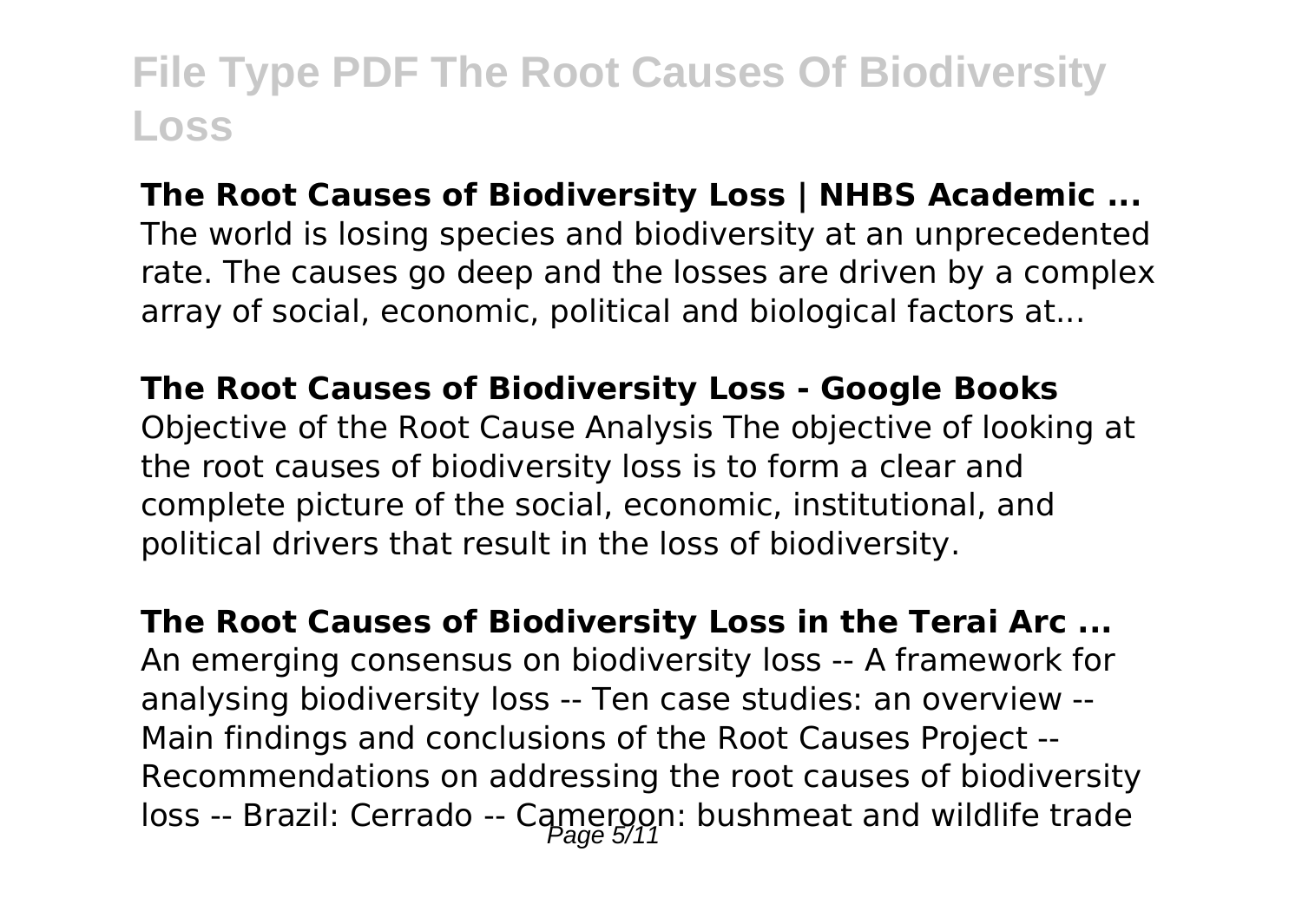-- China: south-western forests -- Danube River basin: wetlands and floodplains -- India: Chilika Lake -- Mexico: Calakmul Biosphere Reserve -- Pakistan: mangroves -- Philppines: Cebu ...

#### **The root causes of biodiversity loss : None : Free ...**

World Wildlife Fund (WWF) and the Global Environmental Facility (GEF) built off the work of political ecologists to identify four proximate causes of global biodiversity loss: (1) habitat loss and...

#### **The Root Causes of Biodiversity Loss | Request PDF**

Regardless of the amount of species out there that are under pressure, a much more important conclusion of the report is that the causes of biodiversity loss are mainly outside protected areas and increasing in size: habitat loss and deforestation for agriculture is one of the most important of these drivers, but large-scale fishing, pollution and climate change are also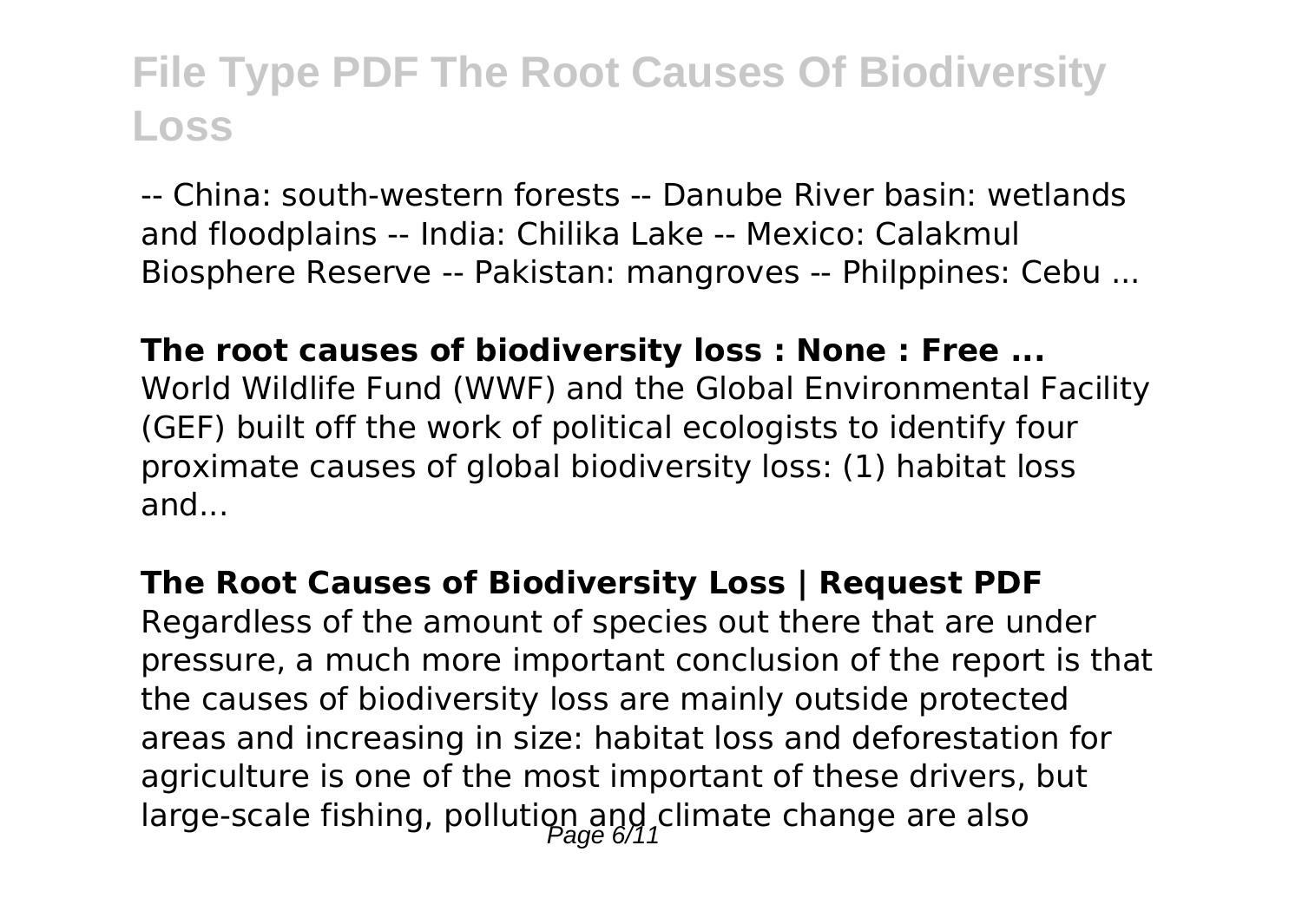important causes.

### **Biodiversity and the blind spot of nature conservation ...**

The world is losing species and biodiversity at an unprecedented rate. The causes go deep and the losses are driven by a complex array of social, economic, political and biological factors at different levels.

#### **The Root Causes of Biodiversity Loss eBook by Alexander**

**...**

For the past few centuries, the main cause of declining biological diversity has been habitat loss – the relentless replacement of natural ecosystems by croplands, cities and managed forest, to...

**Climate change, biodiversity loss and other global ills ...** ROOT CAUSES OF BIODIVERSITY LOSS Population Growth and Increasing Resource Consumption The world's population has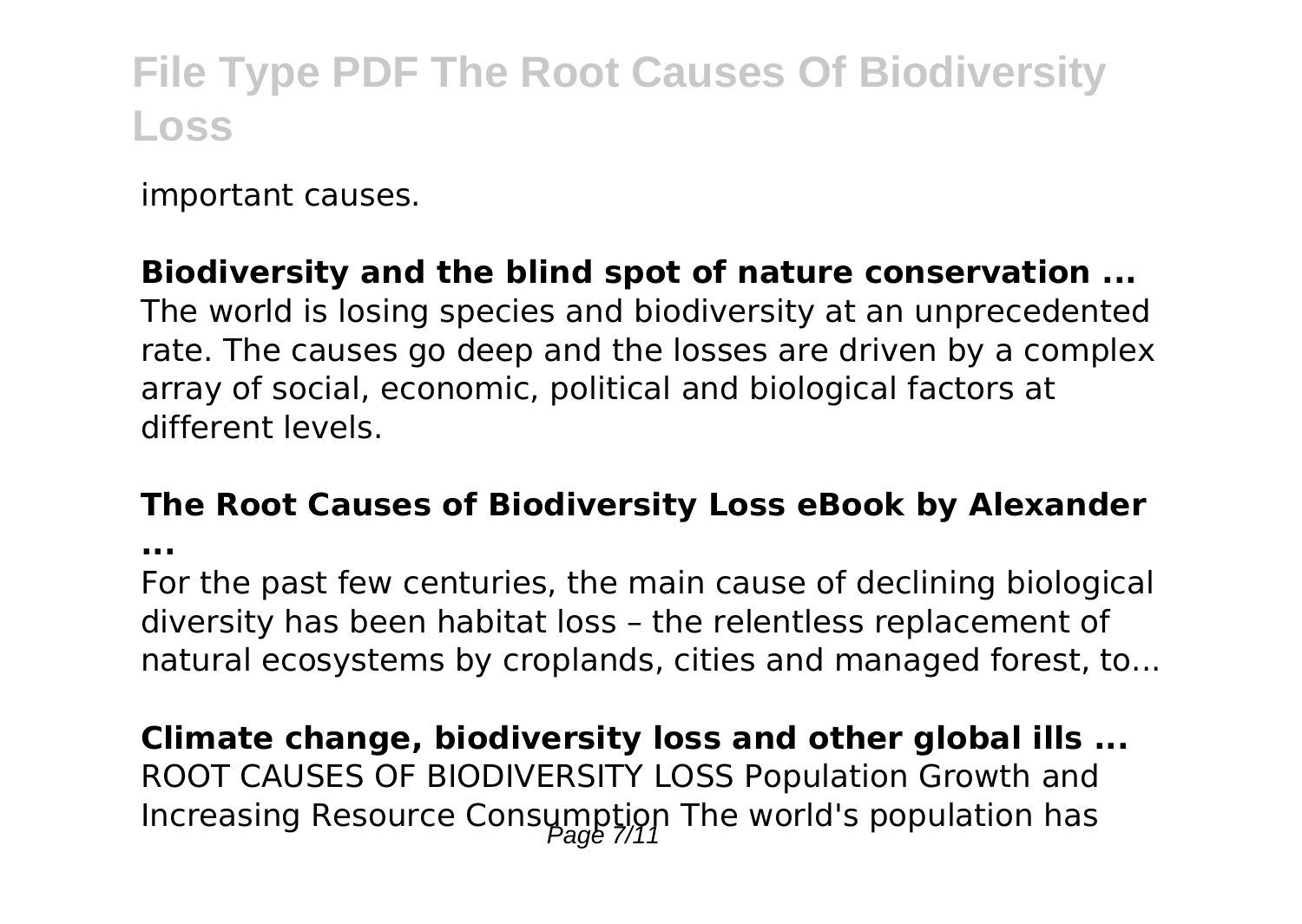more than tripled in the 20th Century, and continued growth is assured over the next 50 years, especially in the developing countries.

#### **ROOT CAUSES OF BIODIVERSITY LOSS - CIESIN**

Biodiversity losses typically accompany these processes. Researchers have identified five important drivers of biodiversity loss: Habitat loss and degradation—which is any thinning, fragmentation, or destruction of an existing natural habitat—reduces or eliminates the food resources and living space for most species.

**biodiversity loss | Causes, Effects, & Facts | Britannica** The Root Causes of Biodiversity Loss analyzes 10 case studies of biodiversity loss from Brazil, Cameroon, China, the Danube floodplain, India, Mexico, Pakistan, the Philippines, Tanzania, and Vietnam. These cases were selected to represent specific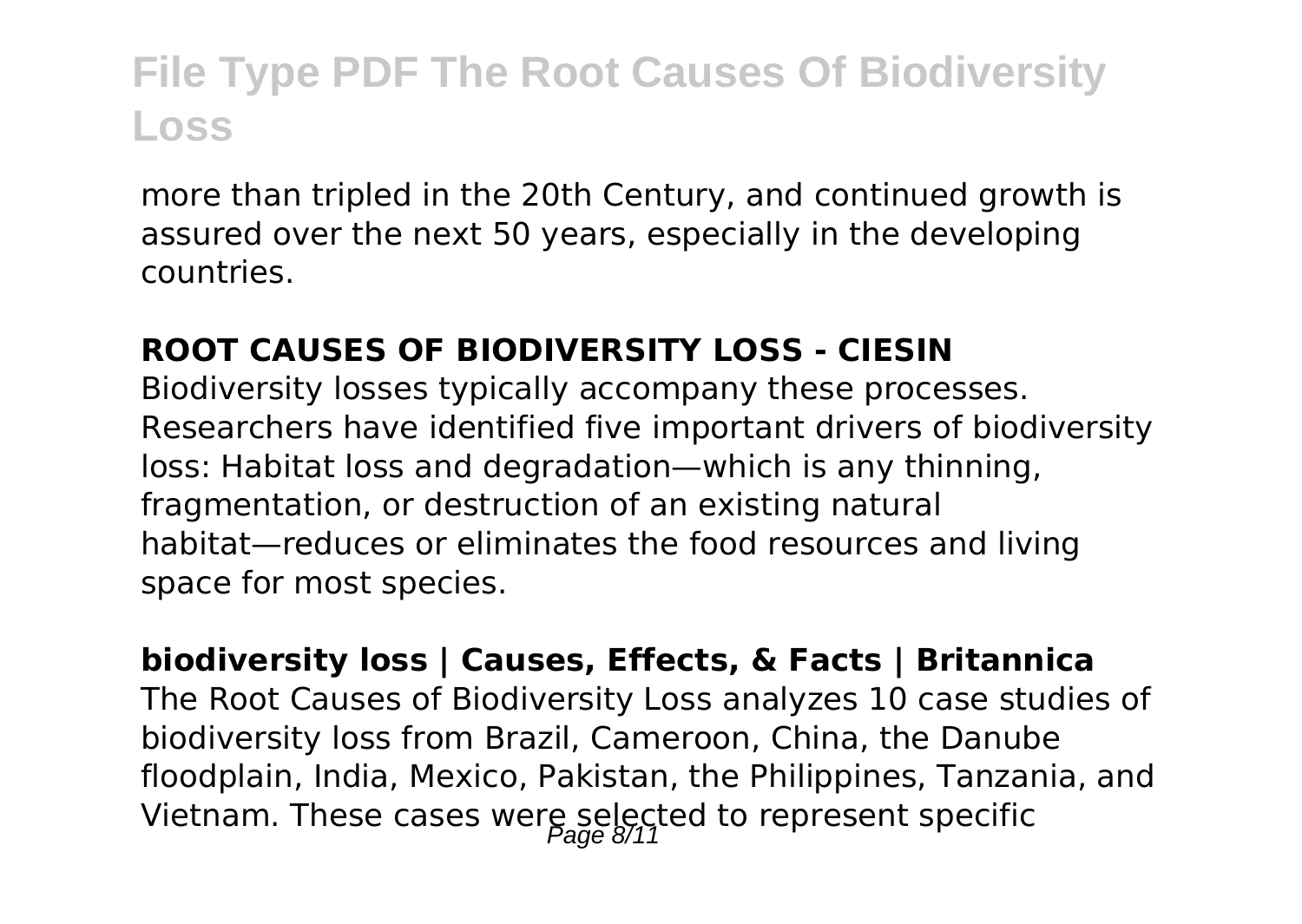ecosystem types, distinct sociopolitical contexts, or biodiversity hotspots.

### **Conservation Ecology: A. Wood, P. Stedman-Edwards, and J ...**

In May, the UN report on biodiversity broke it down into five main factors. You'll see that while the biodiversity crisis is related to, and fueled by, the climate crisis, it's also distinct from...

### **The biodiversity crisis, explained - Vox**

The main cause of the loss of biodiversity can be attributed to the influence of human beings on the world's ecosystem, In fact human beings have deeply altered the environment, and have modified the territory, exploiting the species directly, for example by fishing and hunting, changing the biogeochemical cycles and transferring species from one area to another of the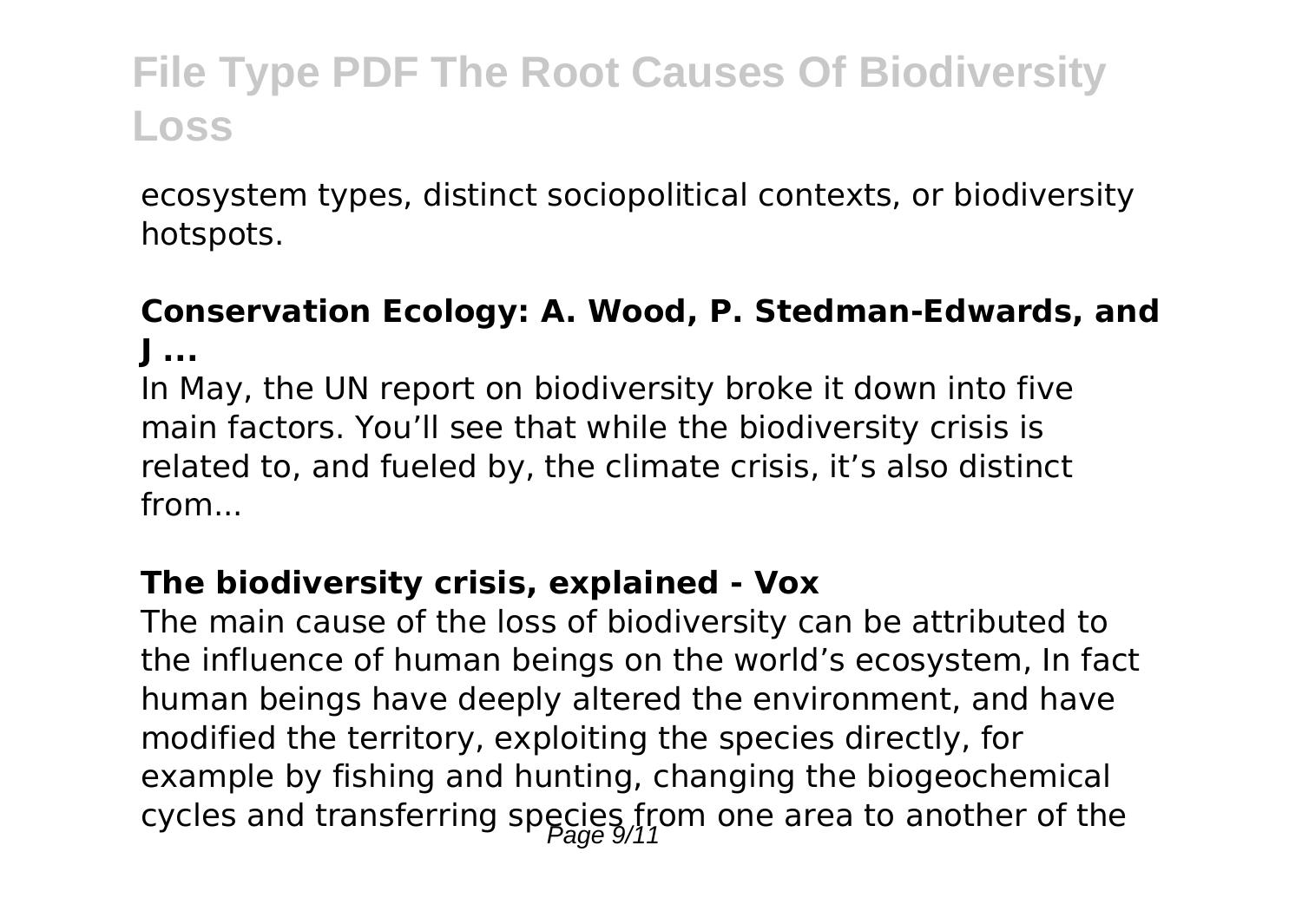Planet.

### **Causes of the loss of biodiversity - Eniscuola**

For the past few centuries, the main cause of declining biological diversity has been habitat loss—the relentless replacement of natural ecosystems by croplands, cities and managed forest, to meet...

**Climate change, biodiversity loss and other global ills ...** The UN Food Systems Summit, COP26 and COP15 are crucial opportunities to transform how we grow, harvest, distribute, market, eat and dispose of food which will, in turn, enable us to tackle the root causes of malnutrition, climate change and biodiversity loss," says Mark Driscoll, founder and director of Tasting the Future.